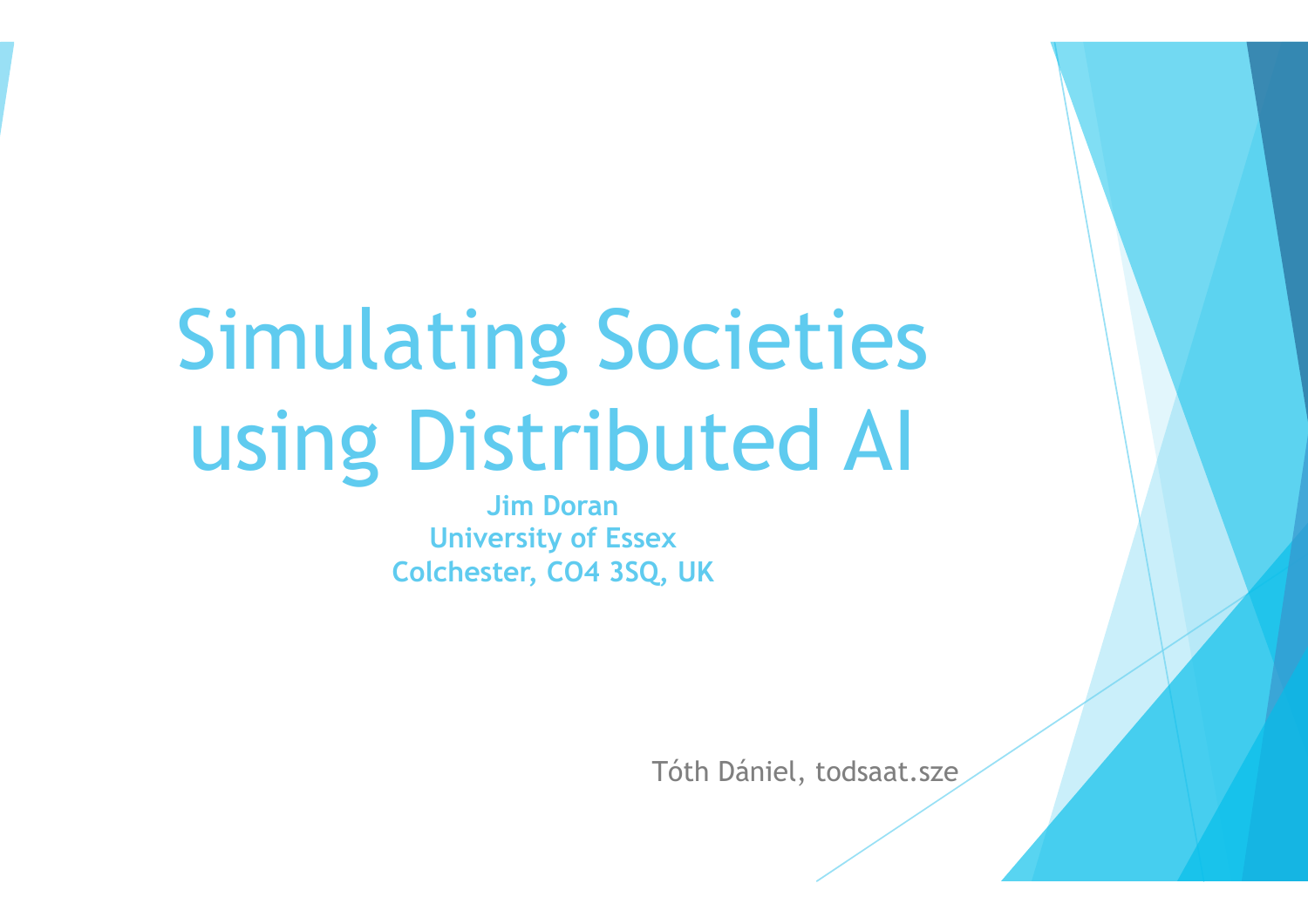#### Distributed AI

- Distributed AI (DAI) is the study of what happens when a set of "intelligent" computational entities ("agents" in a "multiple agent system") are allowed to interact and possibly intercommunicate
- The objectives of DAI are:
	- $\Box$  to establish the (precise and formal) properties of multiple agent system
	- $\Box$  to build useful multiple agent system for applications such as air traffic control, cooperative engineering, and distributed sensing
	- $\Box$  to use multiple agent system as models of naturally occurring multiple agent systems.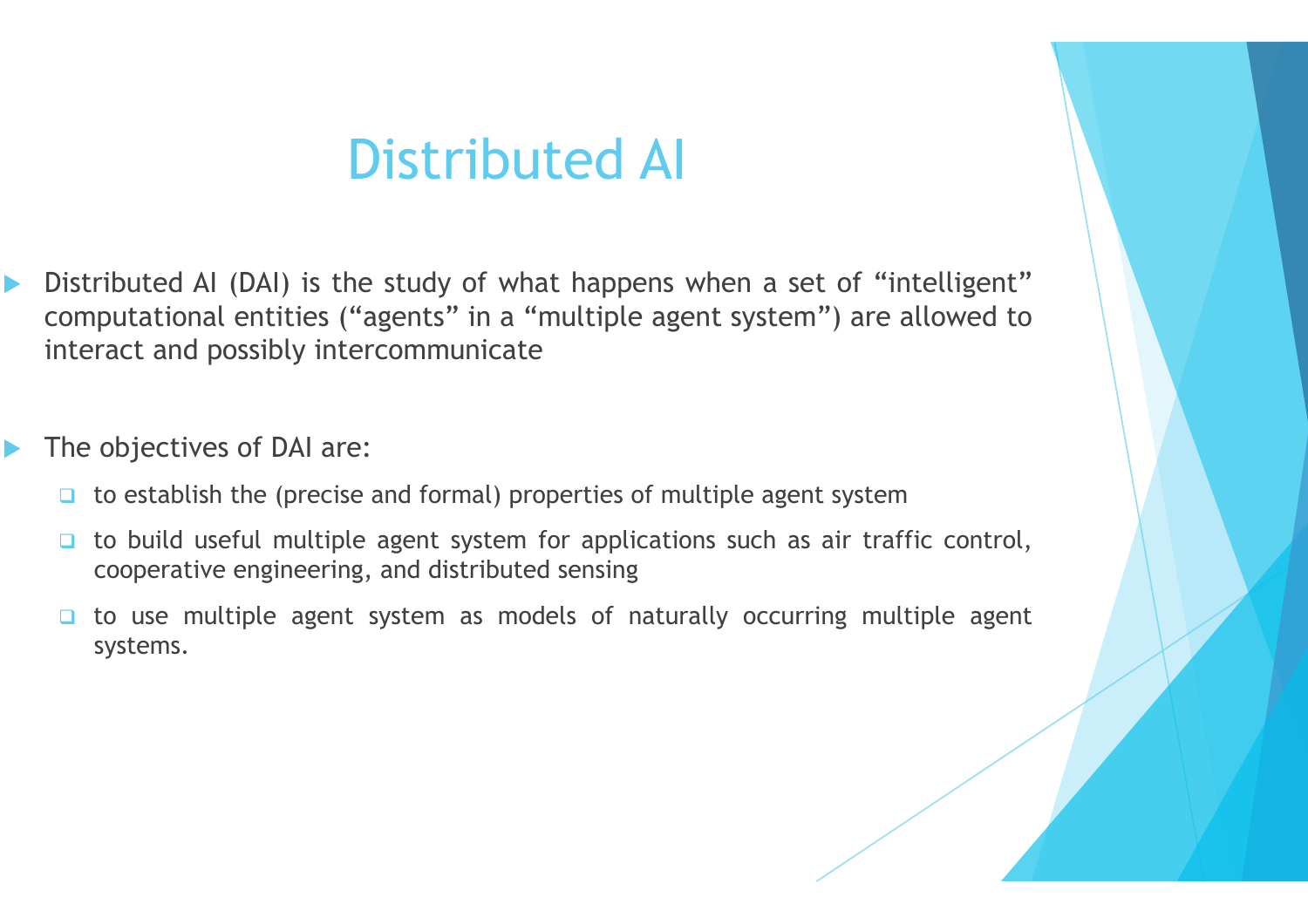#### **Basic reactive agent**

- consists of the following main components:
	- □ a 'working memory' (comprising a changing set of tokens derived from "perception")
	- $\Box$  a set of rules of the form IF <condition> THEN <action>. Such rules are often called "production rules" or "condition-action" rules. The condition part of the rule typically specifies a required conjunction of tokens (the specification may involve variables) and the action part a specification of an executable procedure.
	- a mechanism that repeatedly identifies a rule whose condition part *matches* the contents of the working memory, and then executes that rules' action procedure -- thereby causing the agent to perform or more actions in its environment.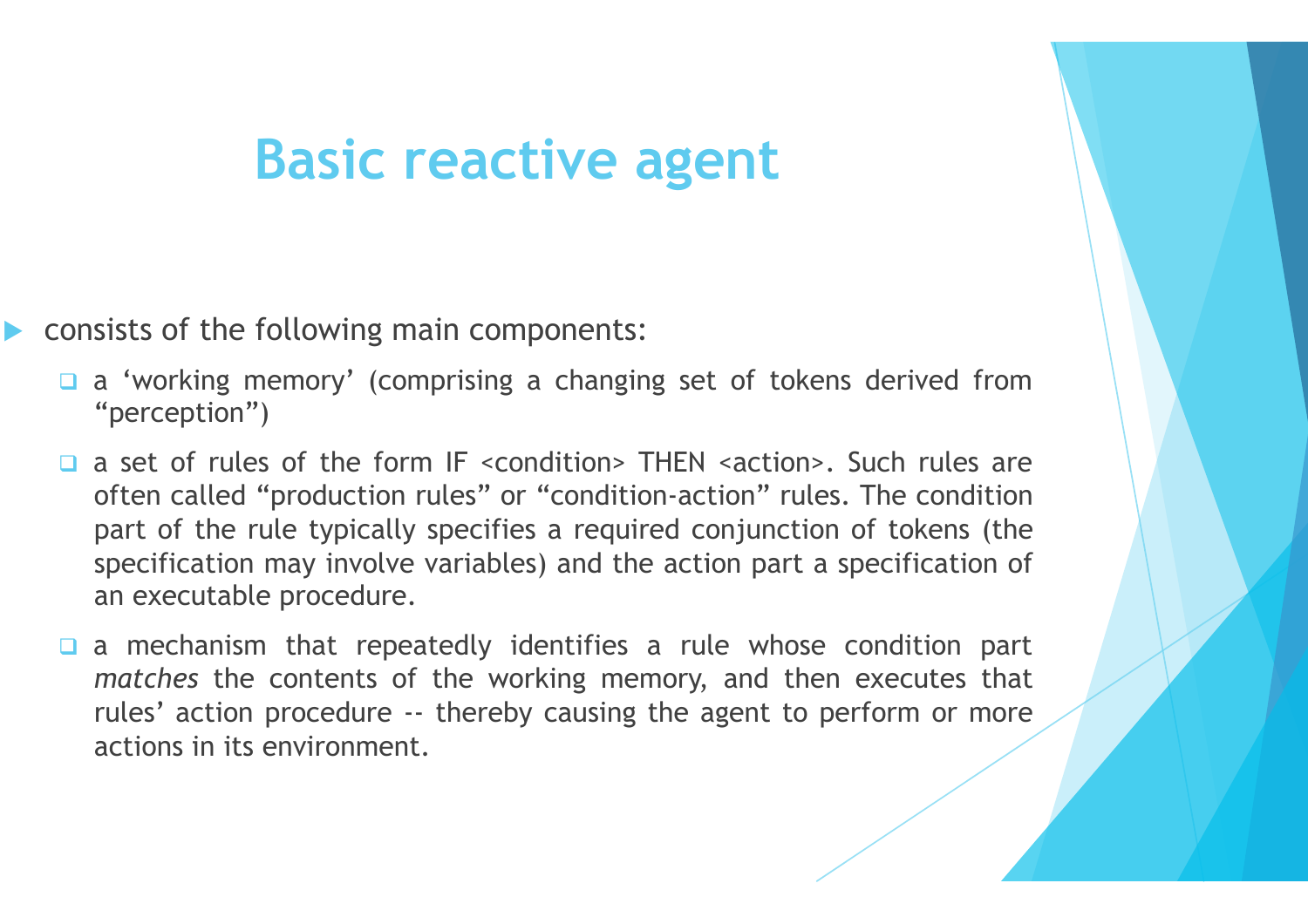### **Agents with Beliefs and Emotions**

- Expectation to agents: rationality and knowledge must be the corner stones of any "intelligent" agent in any context
- Belief misbelief
- **Emotions**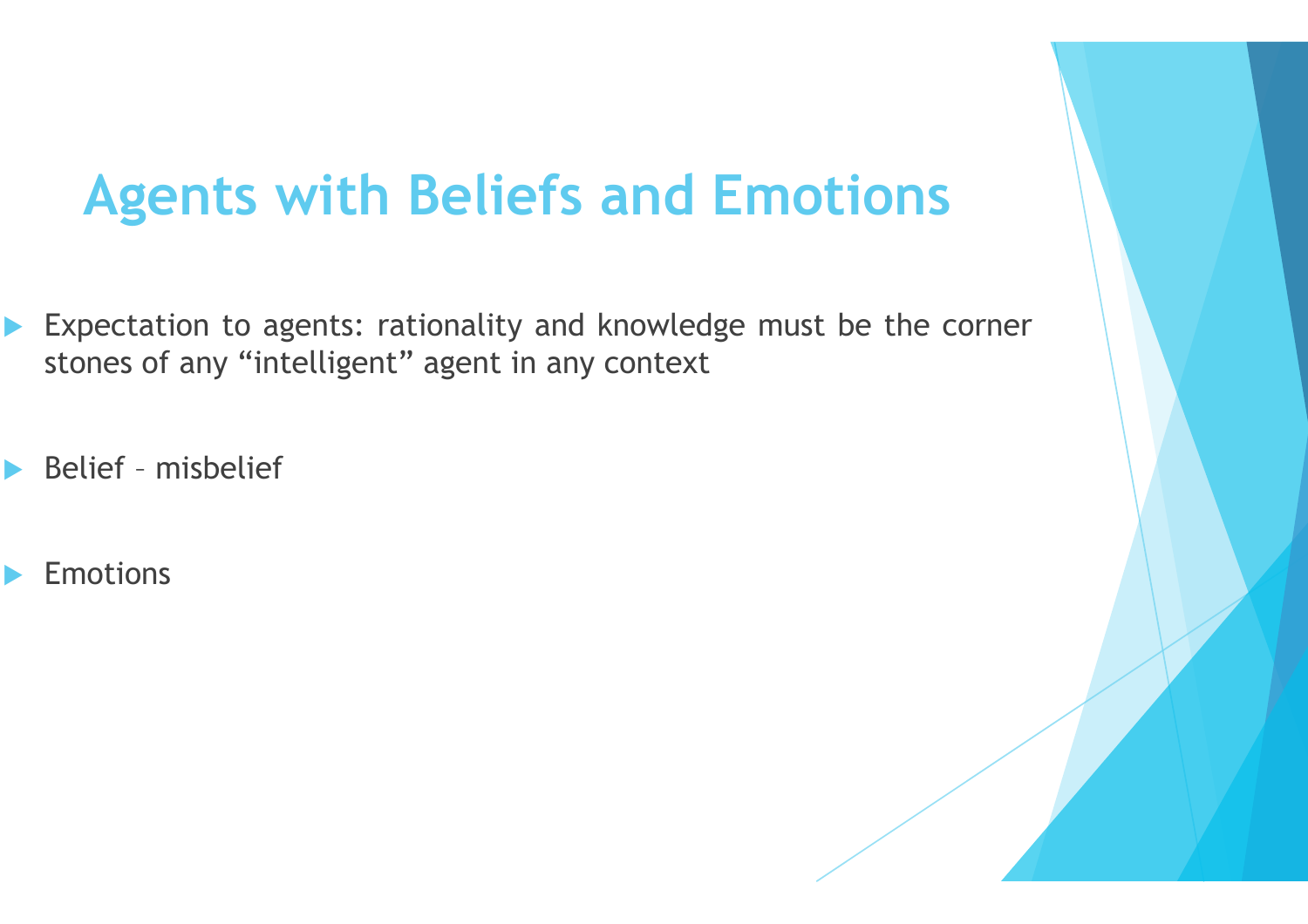## **Decision making amongst the Tsembagan people of New Guinea**

#### Simulation variables:

- $\Box$  group size,
- $\Box$  the shape of the total meeting area,
- the size of the range of opinions that might be held,
- and the extent to which the available set of opinions is inconsistent
- An interesting result was obtained: the agents' collective decision process may be seen as a special case of distributed constraint satisfaction problem solving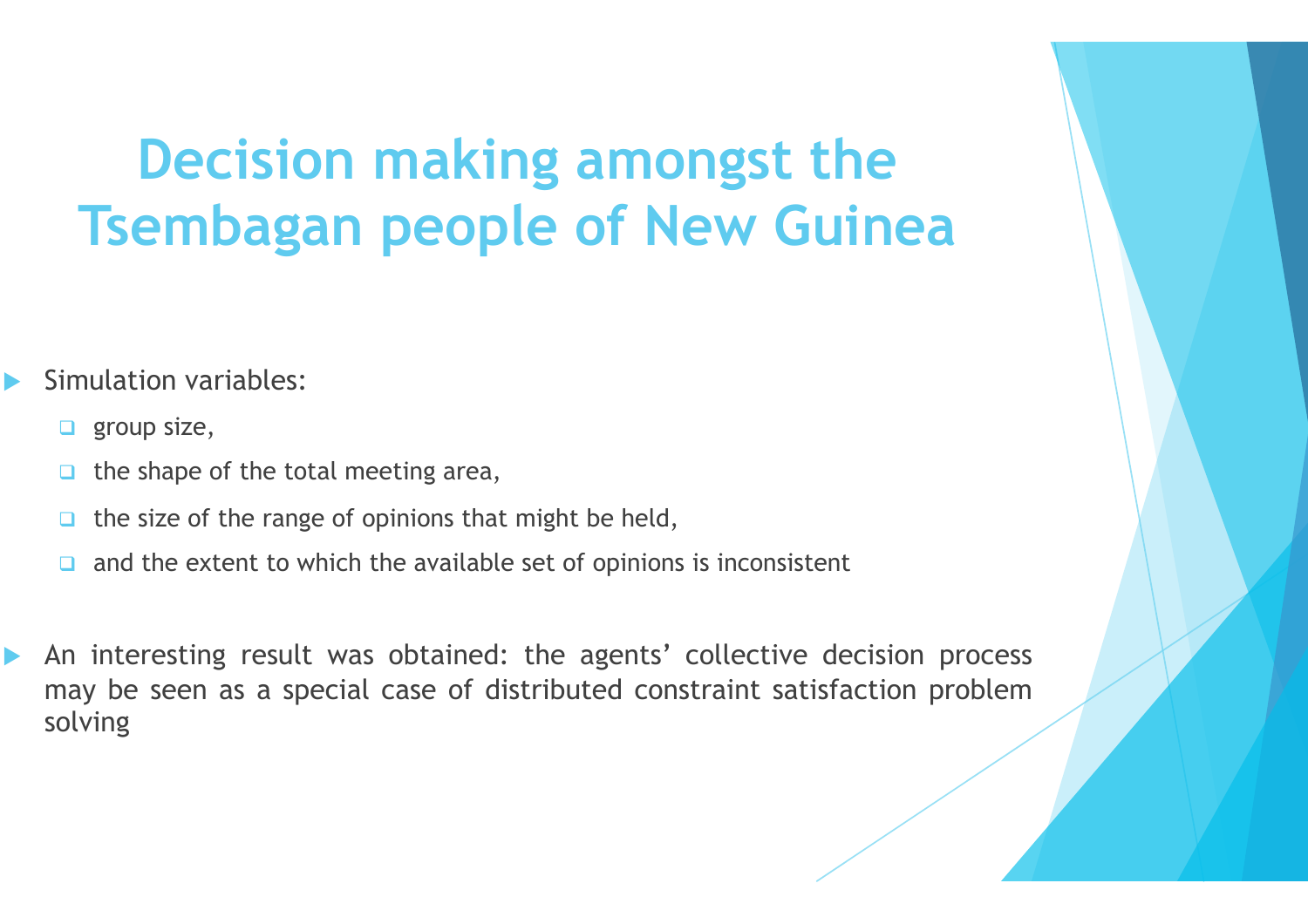# **Belief and Affect in Hierarchical Organizations**

- ▶ Hierarchy of agents, when individual agent are located randomly in 2D space
- **Agents have:** 
	- beliefs about the workrates of those spatially close to them
	- □ 'feelings' about their situation in a certain limited sense
- The beliefs that agents have are subject to error and are communicated from one agent to another.
- The scientific interest, of course, is in the connection between micro-level specifications of agents and their reaction to their circumstances, and the macro-level behavior of the hierarchy as a whole
- **There is a speculation, that a degree of misbelief by agents about the** workrates of those around them **improves** the performance of the organization as a whole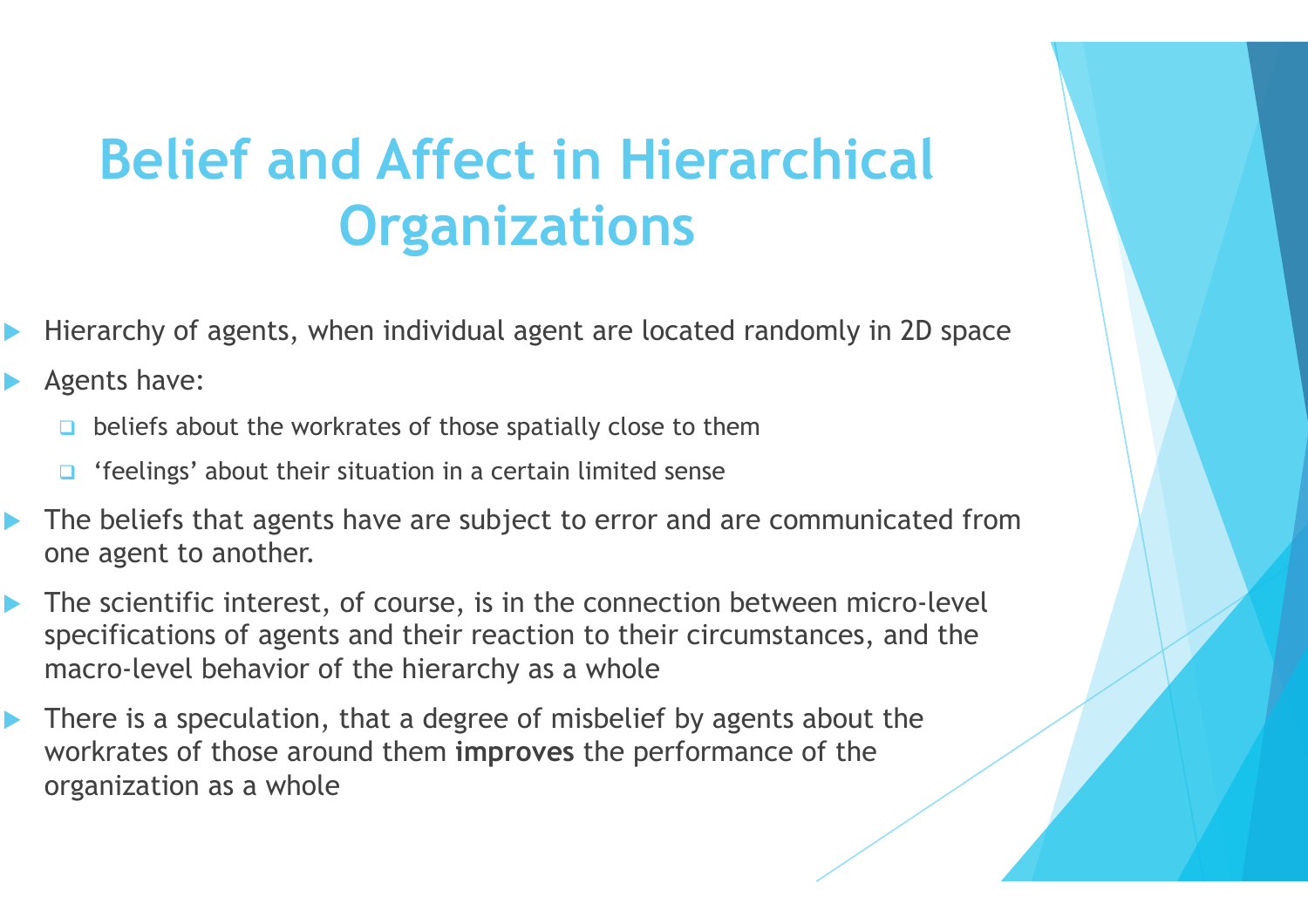#### **The EOS Project**

- **The Emergence of Human Social Complexity**
- **This chapter negotiates the collectional misbelief in communities topic in antropological context**